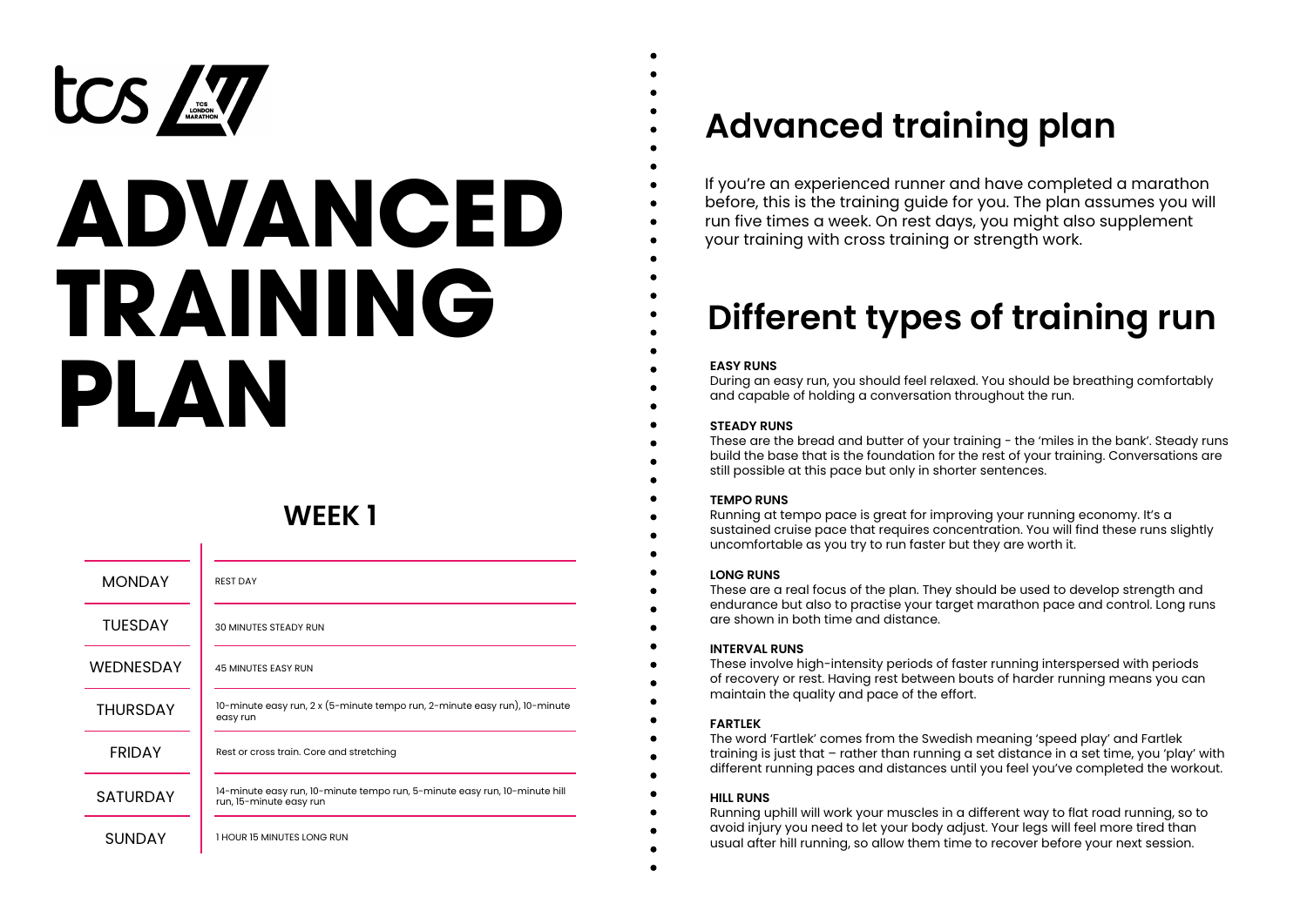

 $\overline{\phantom{0}}$ 

## **WEEK 2**

| <b>MONDAY</b>    | <b>REST DAY</b>                                                                                       |
|------------------|-------------------------------------------------------------------------------------------------------|
| <b>TUESDAY</b>   | <b>40 MINUTES STEADY RUN</b>                                                                          |
| <b>WEDNESDAY</b> | 50 MINUTES STEADY RUN                                                                                 |
| <b>THURSDAY</b>  | 10-minute easy run, 3 x (5-minute tempo run, 2.5-minute easy run), 10-minute<br>steady run            |
| <b>FRIDAY</b>    | Rest or cross train. Core and stretching                                                              |
| <b>SATURDAY</b>  | 15-minute easy run, 10-minute tempo run, 5-minute easy run, 10-minute hill<br>run, 15-minute easy run |
| <b>SUNDAY</b>    | 1 HOUR 15 MINUTES LONG RUN                                                                            |

#### **WEEK 4**

| <b>MONDAY</b>   | <b>REST DAY</b>                                                                           |
|-----------------|-------------------------------------------------------------------------------------------|
| <b>TUESDAY</b>  | 15-minute easy run, 4 x (5-minute tempo run, 3-minute easy run), 15-minute<br>steady run  |
| WEDNESDAY       | <b>40 MINUTES EASY RUN</b>                                                                |
| <b>THURSDAY</b> | <b>50 MINUTES FARTLEK</b>                                                                 |
| <b>FRIDAY</b>   | Rest or cross train. Core and stretching                                                  |
| <b>SATURDAY</b> | 10-minute easy run, 2 x (15-minute tempo run, 5-minute easy run), 10-minute<br>steady run |
| <b>SUNDAY</b>   | 1 HOUR 45 MINUTES LONG RUN                                                                |

### **WEEK 3**

| <b>MONDAY</b>    | <b>REST DAY</b>                                                                                        |
|------------------|--------------------------------------------------------------------------------------------------------|
| <b>TUESDAY</b>   | <b>40 MINUTES EASY RUN</b>                                                                             |
| <b>WEDNESDAY</b> | 60 MINUTES STEADY RUN                                                                                  |
| <b>THURSDAY</b>  | 10-minute easy run, 10-minute tempo run, 5-minute easy run, 10-minute<br>steady run, 5-minute easy run |
| <b>FRIDAY</b>    | Rest or cross train. Core and stretching                                                               |
| <b>SATURDAY</b>  | 10-minute easy run, 30-minute hill run, 10-minute steady run                                           |
| <b>SUNDAY</b>    | 1 HOUR 30 MINUTES LONG RUN                                                                             |

| <b>MONDAY</b>   | <b>REST DAY</b>                                                                                       |
|-----------------|-------------------------------------------------------------------------------------------------------|
| <b>TUESDAY</b>  | 10-minute easy run, 8 x 3-minute interval run, 10-minute easy run                                     |
| WEDNESDAY       | <b>45 MINUTES STEADY RUN</b>                                                                          |
| <b>THURSDAY</b> | <b>50 MINUTES FARTLEK</b>                                                                             |
| <b>FRIDAY</b>   | Rest or cross train. Core and stretching                                                              |
| <b>SATURDAY</b> | 15-minute easy run, 20-minute tempo run, 5-minute easy run, 5 x 2-minute<br>hill run, 10-min easy run |
| <b>SUNDAY</b>   | 2 HOURS LONG RUN                                                                                      |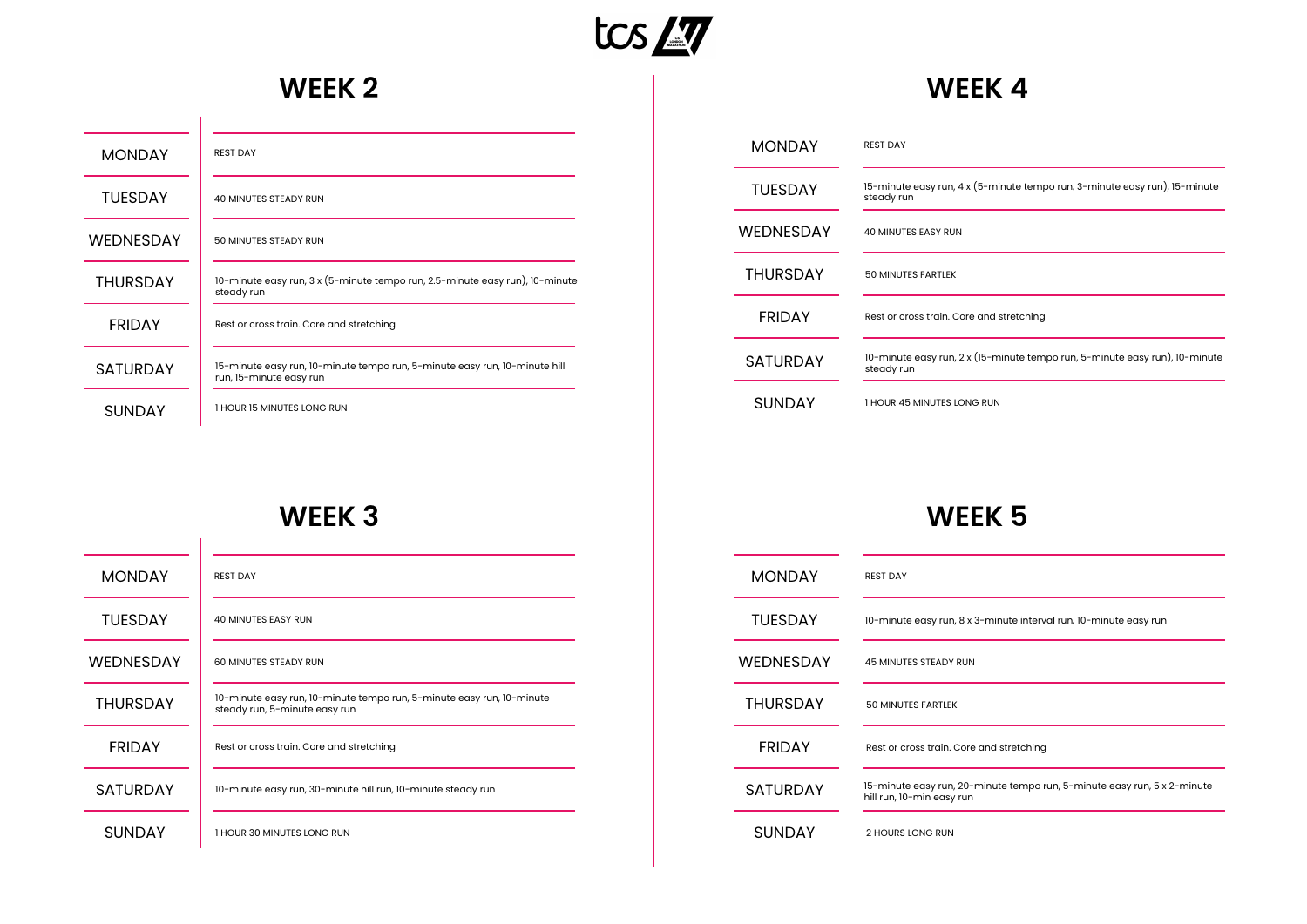

## **WEEK 6**

| <b>MONDAY</b>   | <b>REST DAY</b>                                                                                                                                                                                                               |
|-----------------|-------------------------------------------------------------------------------------------------------------------------------------------------------------------------------------------------------------------------------|
| <b>TUESDAY</b>  | 10-minute easy run, 2 x (2-minute interval run, 1-minute easy run, 3-minute<br>interval run, 90-second easy run, 4-minute interval run, 2-minute easy run,<br>5-minute interval run, 2.5-minute easy run), 10-minute easy run |
| WEDNESDAY       | <b>45 MINUTES STEADY RUN</b>                                                                                                                                                                                                  |
| <b>THURSDAY</b> | 10-minute easy run, 25-minute tempo run, 10-minute easy run                                                                                                                                                                   |
| <b>FRIDAY</b>   | Rest or cross train. Core and stretching                                                                                                                                                                                      |
| <b>SATURDAY</b> | 10-minute easy run, 5 x 30-second interval run, 10-minute easy run                                                                                                                                                            |
| <b>SUNDAY</b>   | RUN 12 MILES - 12 miles long run with 4 miles marathon pace at the end                                                                                                                                                        |

#### **WEEK 8**

| <b>MONDAY</b>   | <b>REST DAY</b>                                                                                                                    |
|-----------------|------------------------------------------------------------------------------------------------------------------------------------|
| <b>TUESDAY</b>  | 10-minute easy run, 10-minute tempo run, 5-minute easy run, 5 x (3-minute<br>interval run, 90-second easy run), 10-minute easy run |
| WEDNESDAY       | <b>45 MINUTES STEADY RUN</b>                                                                                                       |
| <b>THURSDAY</b> | 15-minute easy run, 30-minute tempo run, 10-minute easy run                                                                        |
| <b>FRIDAY</b>   | Rest or cross train. Core and stretching                                                                                           |
| <b>SATURDAY</b> | 10-minute easy run, 3 x (12-minute tempo run, 3-minute easy run), 10-minute<br>easy run                                            |
| <b>SUNDAY</b>   | RUN 14 MILES - 14 miles long run with 4 miles marathon pace in the middle.<br>Practise health and nutrition                        |

## **WEEK 7**

| <b>MONDAY</b>    | <b>REST DAY</b>                                               |
|------------------|---------------------------------------------------------------|
| <b>TUESDAY</b>   | <b>30 MINUTES EASY RUN</b>                                    |
| <b>WEDNESDAY</b> | <b>REST DAY</b>                                               |
| <b>THURSDAY</b>  | 15-minute easy run, 15-minute steady run, 15-minute easy run  |
| <b>FRIDAY</b>    | Rest or cross train. Core and stretching                      |
| <b>SATURDAY</b>  | 10-minute easy run, 5 x 2-minute hill run, 10-minute easy run |
| <b>SUNDAY</b>    | 1 HOUR LONG RUN                                               |

| <b>MONDAY</b>   | <b>REST DAY</b>                                                                                                                      |
|-----------------|--------------------------------------------------------------------------------------------------------------------------------------|
| <b>TUFSDAY</b>  | 10-minute easy run, 6 x (4-minute interval run, 2-minute easy run), 10-minute<br>easy run                                            |
| WEDNESDAY       | 55 MINUTES STEADY RUN                                                                                                                |
| <b>THURSDAY</b> | Rest or cross train. Core and stretching                                                                                             |
| <b>FRIDAY</b>   | RUN 40 MINUTES - 10-minute easy run, 20-minute tempo run, 10-minute easy<br>run                                                      |
| <b>SATURDAY</b> | 10-minute easy run, 4 x 5-minute hill run, 10-minute steady run                                                                      |
| <b>SUNDAY</b>   | RUN 16 MILES - 16 miles long run as 2 x (4 miles marathon pace, 4 miles<br>slower than marathon pace). Practise health and nutrition |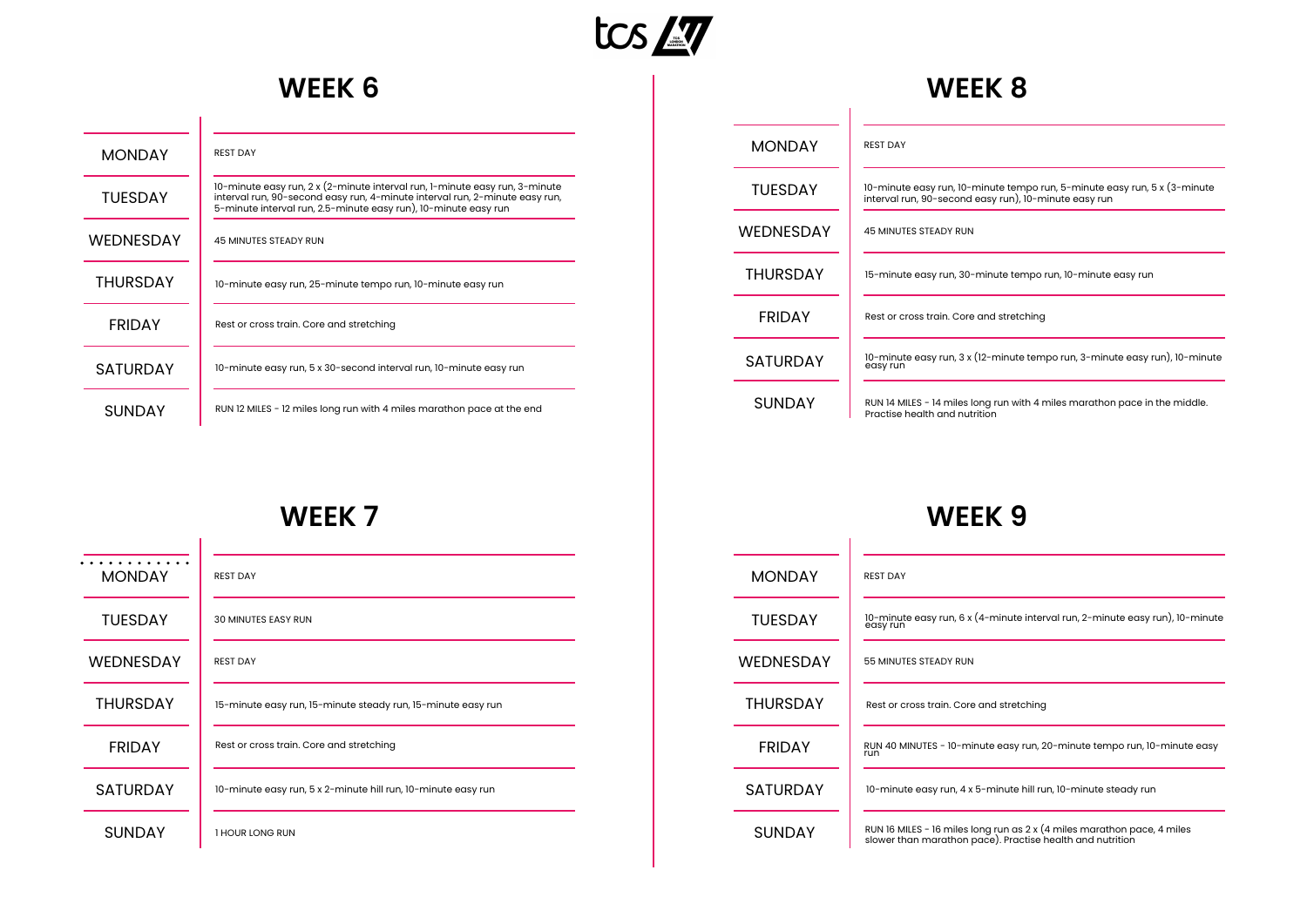

## **WEEK 10**

 $\overline{1}$ 

| <b>MONDAY</b>    | <b>REST DAY</b>                                                                                                                                         |
|------------------|---------------------------------------------------------------------------------------------------------------------------------------------------------|
| <b>TUESDAY</b>   | 10-minute easy run, 10-minute tempo run, 5 x (3-minute interval run, 1-minute<br>easy run), 10-minute easy run                                          |
| <b>WEDNESDAY</b> | 60 MINUTES STEADY RUN                                                                                                                                   |
| <b>THURSDAY</b>  | 15-minute easy run, 12-minute tempo run, 2-minute easy run, 2 x (6-minute<br>tempo run, 90-second easy run), 4 x 90-second hill run, 10-minute easy run |
| <b>FRIDAY</b>    | <b>REST DAY</b>                                                                                                                                         |
| <b>SATURDAY</b>  | <b>30 MINUTES FARTLEK</b>                                                                                                                               |
| SUNDAY           | RUN 18 MILES - 18 miles long run. Practise health and nutrition                                                                                         |

#### **WEEK 12**

| <b>MONDAY</b>    | <b>REST DAY</b>                                                                                                                       |
|------------------|---------------------------------------------------------------------------------------------------------------------------------------|
| <b>TUFSDAY</b>   | 10-minute easy run, 3 x (10-minute tempo run, 2-minute easy run), 5-minute<br>easy run, 5 x 1-minute interval run, 10-minute easy run |
| <b>WEDNESDAY</b> | 60 MINUTES STEADY RUN                                                                                                                 |
| <b>THURSDAY</b>  | <b>45 MINUTES FARTLEK</b>                                                                                                             |
| <b>FRIDAY</b>    | Rest or cross train. Core and stretching                                                                                              |
| <b>SATURDAY</b>  | 10-minute easy run, 4 x (5-minute tempo run, 2-minute easy run), 5 x<br>30-second fast strides, 10-minute easy run                    |
| SUNDAY           | RUN 20 MILES - 20 miles long run. Practise health and nutrition                                                                       |

### **WEEK 11**

| <b>MONDAY</b>    | <b>REST DAY</b>                                                                                                                   |
|------------------|-----------------------------------------------------------------------------------------------------------------------------------|
| <b>TUESDAY</b>   | 10-minute easy run, 12-minute tempo run, 5-minute easy run, 6 x (3-minute<br>interval run, 1-minute easy run), 15-minute easy run |
| <b>WEDNESDAY</b> | <b>45 MINUTES STEADY RUN</b>                                                                                                      |
| <b>THURSDAY</b>  | <b>30 MINUTES EASY RUN</b>                                                                                                        |
| <b>FRIDAY</b>    | <b>REST DAY</b>                                                                                                                   |
| <b>SATURDAY</b>  | 10-minute easy run, 5 x 30-second strides, 10-minute easy run                                                                     |
| <b>SUNDAY</b>    | Run a half marathon                                                                                                               |

| <b>MONDAY</b>   | <b>REST DAY</b>                                                                                                |
|-----------------|----------------------------------------------------------------------------------------------------------------|
| <b>TUESDAY</b>  | 10-minute easy run, 15-minute tempo run, 5 x (3-minute interval run, 2-minute<br>easy run), 10-minute easy run |
| WEDNESDAY       | 60 MINUTES EASY RUN                                                                                            |
| <b>THURSDAY</b> | <b>45 MINUTES STEADY RUN</b>                                                                                   |
| <b>FRIDAY</b>   | Rest or cross train. Core and stretching                                                                       |
| <b>SATURDAY</b> | 10-minute easy run, 10-minute hill run, 10-minute easy run                                                     |
| <b>SUNDAY</b>   | RUN 20 MILES - 20 miles long run. Practise health and nutrition                                                |